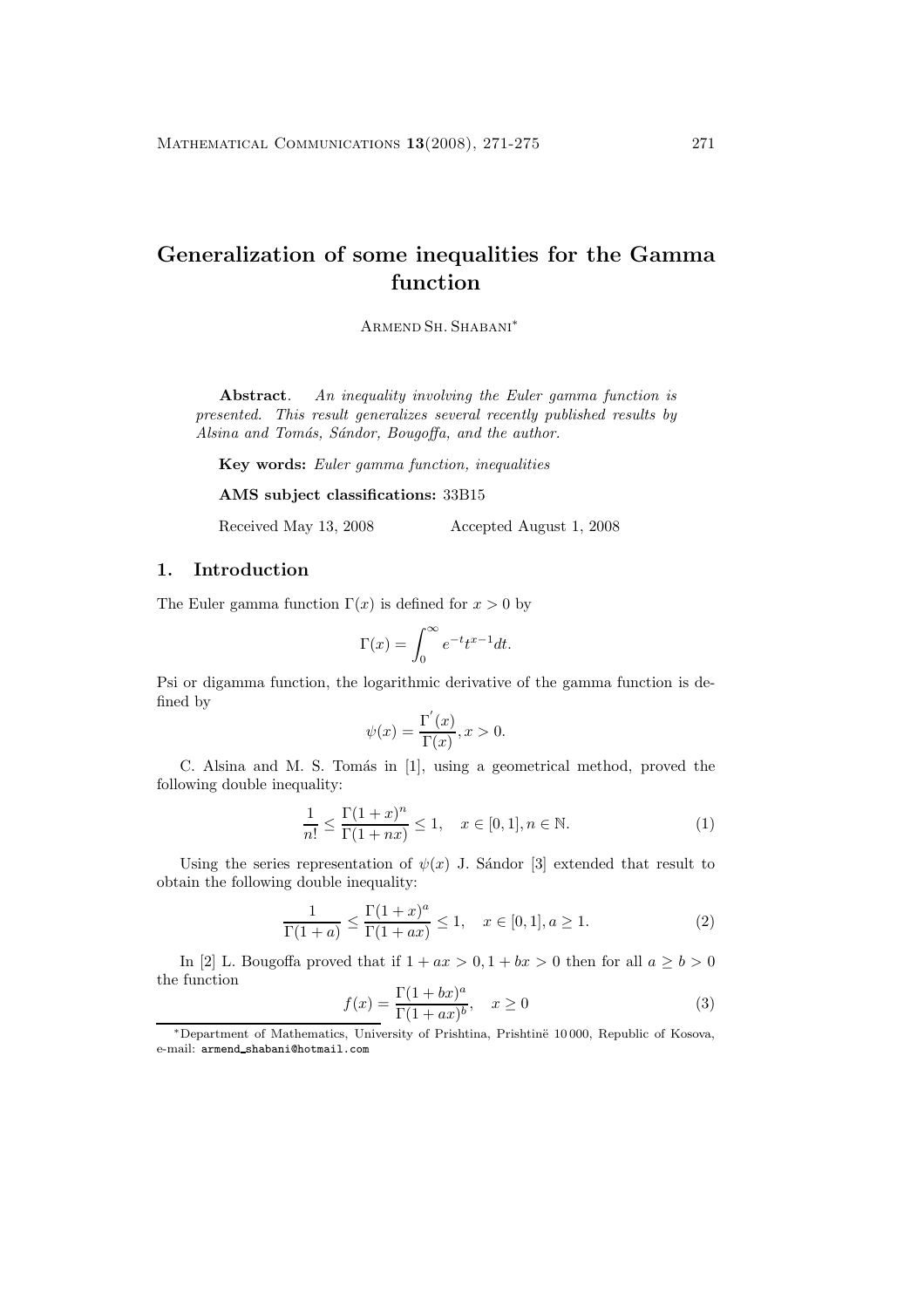is decreasing on  $[0, \infty)$  so for  $x \in [0, 1]$  the following double inequality is true:

$$
\frac{\Gamma(1+b)^a}{\Gamma(1+a)^b} \le \frac{\Gamma(1+bx)^a}{\Gamma(1+ax)^b} \le 1.
$$
\n(4)

**Note:** He also proved that under the conditions  $1 + ax > 0, 1 + bx > 0$  the function given in (3) is also decreasing on  $[0, \infty]$  if  $0 > a \geq b$  and increasing on  $[0, \infty]$  if  $a > 0$  and  $b < 0$ .

In[4] the following result is presented.

**Theorem 1.** *Let f be a function defined by*

$$
f(x) = \frac{\Gamma(a + bx)^c}{\Gamma(b + ax)^d},
$$

*where*  $x \in [0,1], a \ge b > 0$ , c and d are real numbers such that  $bc \ge ad > 0$  and  $\psi(b + ax) > 0$ . Then f is increasing function on [0,1] and the following double *inequality holds:*

$$
\frac{\Gamma(a)^c}{\Gamma(b)^d} \le \frac{\Gamma(a+bx)^c}{\Gamma(b+ax)^d} \le \frac{\Gamma(a+b)^c}{\Gamma(a+b)^d}.
$$
\n(5)

Equivalently under the conditions of the Theorem 1 the function

$$
f_1(x) = \frac{1}{f(x)} = \frac{\Gamma(b + ax)^d}{\Gamma(a + bx)^c}
$$

is decreasing on [0, 1] so

$$
\frac{\Gamma(a+b)^d}{\Gamma(a+b)^c} \le \frac{\Gamma(b+ax)^d}{\Gamma(a+bx)^c} \le \frac{\Gamma(b)^d}{\Gamma(a)^c}.
$$
\n(6)

The idea of this paper is to consider the function

$$
f(x) = \frac{\Gamma(a+bx)^c}{\Gamma(d+ex)^f}, \quad x \ge 0
$$

and to establish some generalizations of the above results.

### **2. Main results**

In order to establish the proofs of the theorems, we need the following lemmas: **Lemma 1.** *Let*  $0 < x \leq y$ *. Then* 

$$
\psi(x) \le \psi(y). \tag{7}
$$

**Proof.** In [5], page 21, we have the following:

$$
\psi(x) - \psi(y) = (x - y) \cdot \sum_{n=0}^{\infty} \frac{1}{(x + n)(y + n)}.
$$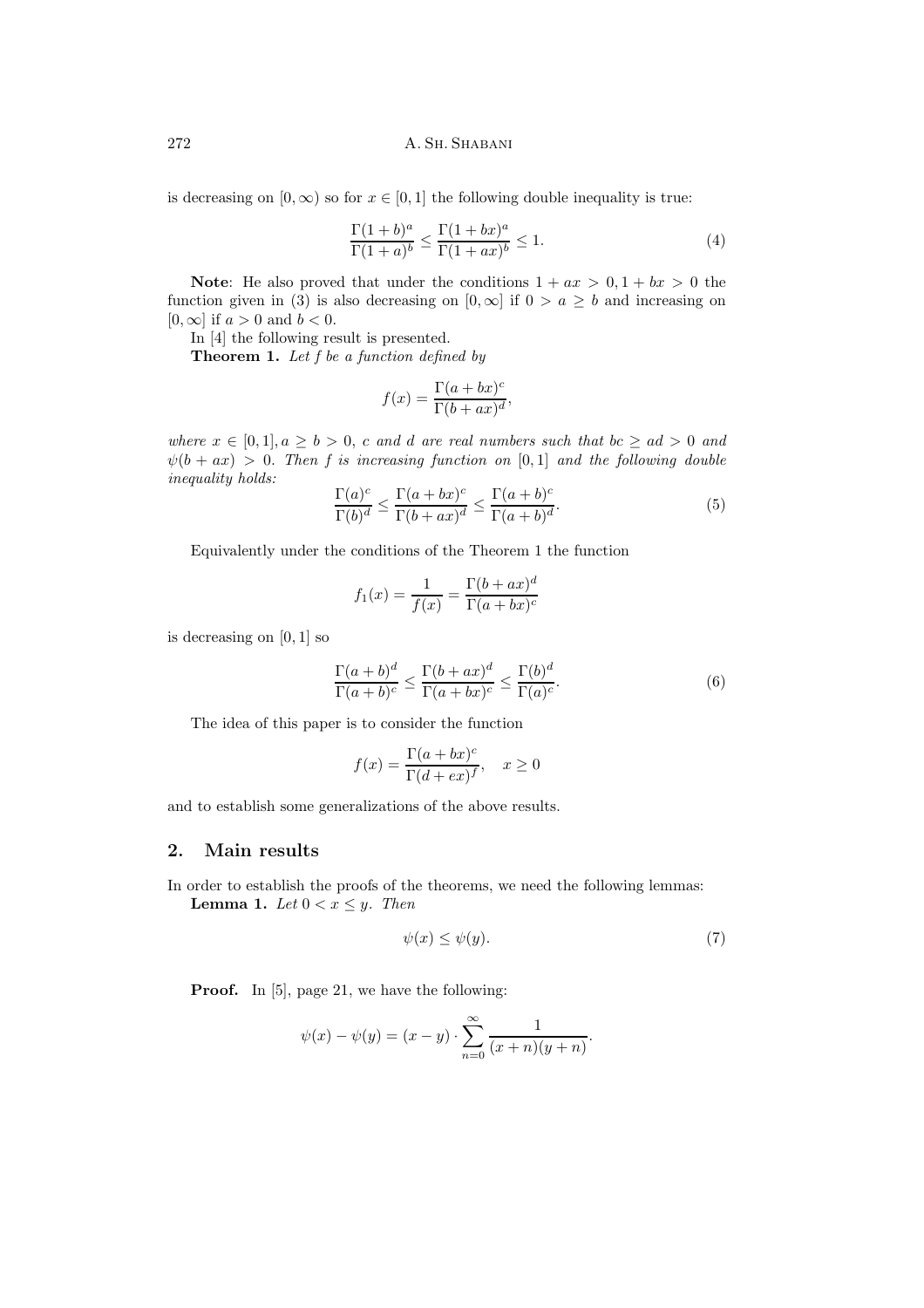Hence, if  $x \leq y$  then clearly  $\psi(x) - \psi(y) \leq 0$ . **Lemma 2.** Let  $a, b, c, d, e$  be real numbers such that  $a + bx > 0$ ,  $d + ex > 0$  and  $a + bx \leq d + ex$ *. Then* 

$$
\psi(a+bx) - \psi(d+ex) \le 0. \tag{8}
$$

**Proof.** Based on Lemma 1. **Lemma 3.** Let a, b, c, d, e, f be real numbers such that  $a + bx > 0, d + ex > 0$  $0, a + bx \leq d + ex$  *and*  $ef \geq bc > 0$ *. If*  $(i)$   $\psi(a+bx) > 0$  *or*  $(iii) \psi(d+ex) > 0$ 

*then*

$$
bc\psi(a+bx) - ef\psi(d+ex) \le 0.
$$
\n(9)

**Proof.** (i) Let  $\psi(a+bx) > 0$ . From Lemma 2 we have  $\psi(d+ex) \geq \psi(a+bx) > 0$ . Multiplying both sides of inequality  $ef \geq bc$  with  $\psi(d + ex)$  we obtain.

$$
ef\psi(d+ex) \ge bc\psi(d+ex) \ge bc\psi(a+bx),
$$

or

$$
bc\psi(a+bx) - ef\psi(d+ex) \le 0.
$$

(ii) If  $\psi(d+ex) > 0$ , considering (8) we see that there are two possibilities for  $\psi(a+bx).$ 

*Case 1.*  $\psi(a+bx) \leq 0$ , *Case 2.*  $\psi(a+bx) > 0$ . So we have: *Case 1.*  $bc\psi(a+bx) \leq 0$  and  $ef\psi(d+ex) > 0$  so clearly (9) holds. *Case 2.* The possibility  $\psi(a+bx) > 0$  was proved in (i). **Lemma 4.** Let  $a, b, c, d, e, f$  be real numbers such that  $a + bx > 0, d + ex > 0$ 0,  $a + bx \leq d + ex$  *and*  $bc > ef > 0$ *. If*  $(i)$   $\psi(d+ex) < 0$  *or*  $(iii)$   $\psi(a+bx) < 0$ 

*then*

$$
bc\psi(a+bx) - ef\psi(d+ex) \le 0.
$$
\n(10)

**Proof.** (i) Let  $\psi(d+ex) < 0$ . From Lemma 2 we have  $\psi(a+bx) \leq \psi(d+ex) < 0$ . Multiplying both sides of inequality  $bc \geq ef$  with  $\psi(a + bx)$  we obtain.

$$
bc\psi(a+bx) \leq ef\psi(a+bx) \leq ef\psi(d+ex),
$$

or

$$
bc\psi(a+bx) - ef\psi(d+ex) \le 0.
$$

ii) If  $\psi(a + bx) < 0$ , considering (8) we see that there are two possibilities for  $\psi(d+ex).$ 

*Case 1.*  $\psi(d+ex) \geq 0$ , *Case 2.*  $\psi(d+ex) < 0$ .

Now we proceed in the same way as in Lemma 3  $\Box$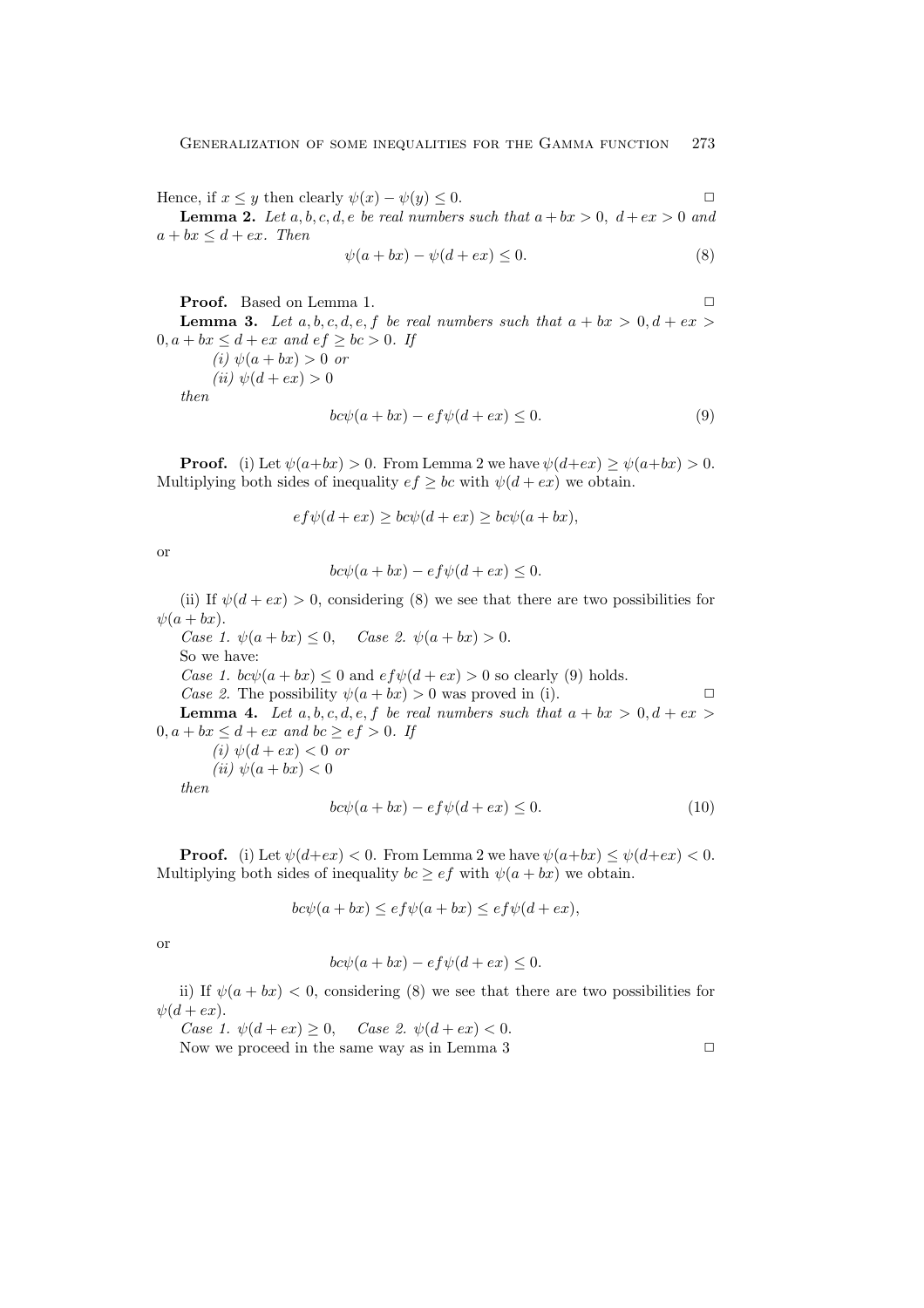**Theorem 2.** Let  $f_1$  be a function defined by

$$
f_1(x) = \frac{\Gamma(a+bx)^c}{\Gamma(d+ex)^f}, \quad x \ge 0
$$
\n(11)

*where*  $a, b, c, d, e, f$  *are real numbers such that:*  $a + bx > 0, d + ex > 0, a + bx \leq$  $d + ex, cf \geq bc > 0$ . If  $\psi(a + bx) > 0$  or  $\psi(d + ex) > 0$  then the function  $f_1$  is *decreasing for*  $x \geq 0$  *and for*  $x \in [0, 1]$  *the following double inequality holds:* 

$$
\frac{\Gamma(a+b)^c}{\Gamma(d+e)^f} \le \frac{\Gamma(a+bx)^c}{\Gamma(d+ex)^f} \le \frac{\Gamma(a)^c}{\Gamma(d)^f}.\tag{12}
$$

**Proof.** Let  $g_1$  be a function defined by  $g_1(x) = \log f_1(x)$  for  $x \in [0, \infty)$ . Then:

$$
g_1(x) = c \log \Gamma(a + bx) - f \log \Gamma(d + ex).
$$

So

$$
g_1^{'}(x) = bc \frac{\Gamma^{'}(a+bx)}{\Gamma(a+bx)} - ef \frac{\Gamma^{'}(d+ex)}{\Gamma(d+ex)} = bc\psi(a+bx) - ef\psi(d+ex).
$$

Using (9), we have  $g'_1(x) \leq 0$ . It means that  $g_1$  is decreasing on [0, 1]. This implies that  $f_1$  is decreasing on [0, 1].

Hence for  $x \in [0, 1]$  we have  $f_1(1) \le f_1(x) \le f_1(0)$  or

$$
\frac{\Gamma(a+b)^c}{\Gamma(d+e)^f} \le \frac{\Gamma(a+bx)^c}{\Gamma(d+ex)^f} \le \frac{\Gamma(a)^c}{\Gamma(d)^f}.
$$

This concludes the proof of Theorem 2.

In a similar way, using Lemma 4, it is easy to prove the following theorem. Theorem 3. Let 
$$
f_1
$$
 be a function defined by

$$
f_1(x) = \frac{\Gamma(a+bx)^c}{\Gamma(d+ex)^f}, \quad x \ge 0,
$$
\n(13)

*where*  $a, b, c, d, e, f$  *are real numbers such that:*  $a + bx > 0, d + ex > 0, a + bx \leq$  $d + ex, bc \geq ef > 0$ . If  $\psi(d + ex) < 0$  or  $\psi(a + bx) < 0$  then the function  $f_1$  is *decreasing for*  $x \geq 0$  *and for*  $x \in [0, 1]$  *the inequality* (12) *holds.* 

It is easy to verify by Theorem 2 and Theorem 3 that the following remarks hold.

**Remark 1.** *Considering* (12) *with*  $a = 1, b = 1, c = n, n \in \mathbb{N}, d = 1, e = n, n \in$  $\mathbb{N}, f = 1$  *we obtain inequality* (1).

**Remark 2.** *Considering* (12) *with*  $a = 1, b = 1, c = a, a \ge 1, d = 1, e = a, f = 1$ *we obtain inequality* (2)*.*

**Remark 3.** *If in* (12) *we take*  $a = 1, c = a, d = 1, e = a, f = b$ , with  $c \ge f > 0$ *we obtain inequality* (4)*.*

**Remark 4.** If in (12) we take  $a = b, b = a, c = d, d = a, e = b, f = c$  $ef \ge bc > 0$ *, with*  $a \ge b > 0$  *and*  $\psi(b + ax) > 0$ *, we obtain inequality* (6).

$$
\Box
$$